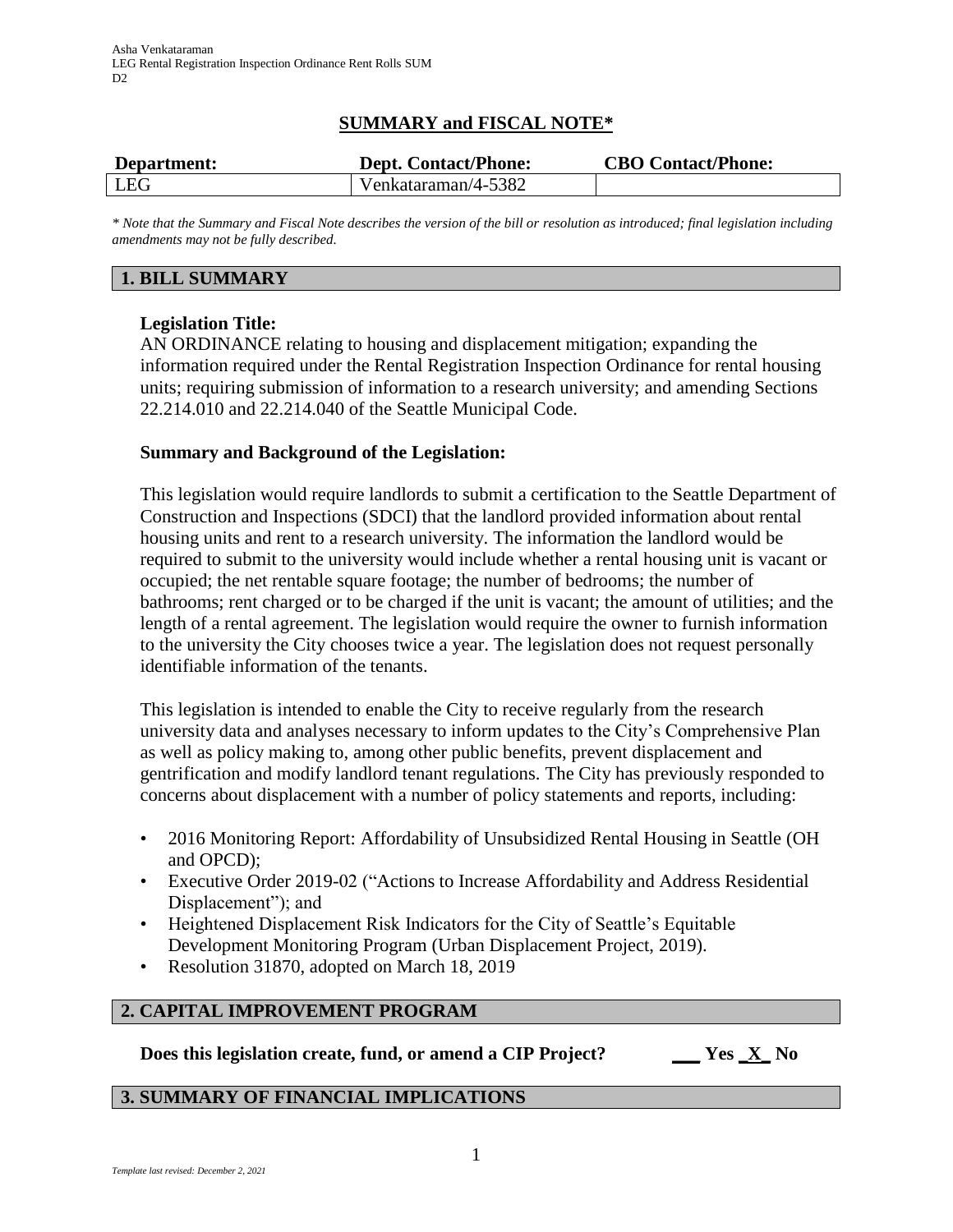#### **Does this legislation amend the Adopted Budget? \_\_\_ Yes \_X\_ No**

**Does the legislation have other financial impacts to The City of Seattle that are not reflected in the above, including direct or indirect, short-term or long-term costs?** If so, describe the nature of the impacts. This could include increased operating and maintenance costs, for example.

Yes. The Seattle Department of Construction and Inspections (SDCI), the department currently implementing RRIO, could need resources to update its infrastructure to accommodate tracking landlord-submitted certifications. The City department, such as SDCI or the Office of Planning and Community Development (OPCD), who will manage a contract with a research university to gather, analyze, and report on the rent roll data will likely require funding to enter into the contract, either in 2022 or 2023. Central Staff will continue to discuss with City departments the level of resources and time needed to implement appropriate infrastructure and execute a contract. As stated elsewhere, there will be a budget to update the City's Comprehensive Plan and the analysis of the City's housing inventory will be helpful for various elements of that plan.

# **Are there financial costs or other impacts of** *not* **implementing the legislation?**

Estimate the costs to the City of not implementing the legislation, including estimated costs to maintain or expand an existing facility or the cost avoidance due to replacement of an existing facility, potential conflicts with regulatory requirements, or other potential costs or consequences.

Yes. Not having sufficient information on rental stock and rental amounts can make it difficult to assess the state of the rental market and impacts on the housing inventory, including rent levels, vacancies, demolitions and related levels and locations of physical and economic displacement, if applicable. Failure to gather this information could result in a reduced capacity by the City to determine the impacts and mitigation options needed for the housing elements of the Growth Management Act (GMA)-required major update of the City Comprehensive Plan due in 2024.

# **4. OTHER IMPLICATIONS**

**a. Does this legislation affect any departments besides the originating department?** If so, please list the affected department(s) and the nature of the impact (financial, operational, etc.).

Yes. SDCI administers RRIO and will be responsible for tracking certifications and implementing the requirements of this ordinance. Either SDCI or another City department such as OPCD would need to choose and contract with the university that will conduct the data analysis.

The additional data to be collected could benefit several other departments in their analyses and policy proposals, including the Office of Housing (OH) and OPCD. OH works with SDCI to gather and analyze information regarding housing for purposes of informing policies and programs under the purview of OH. Similarly, OPCD could benefit from the rental and vacancy data to inform efforts associated with the City's Comprehensive Plan as well as programs crafted to prevent displacement.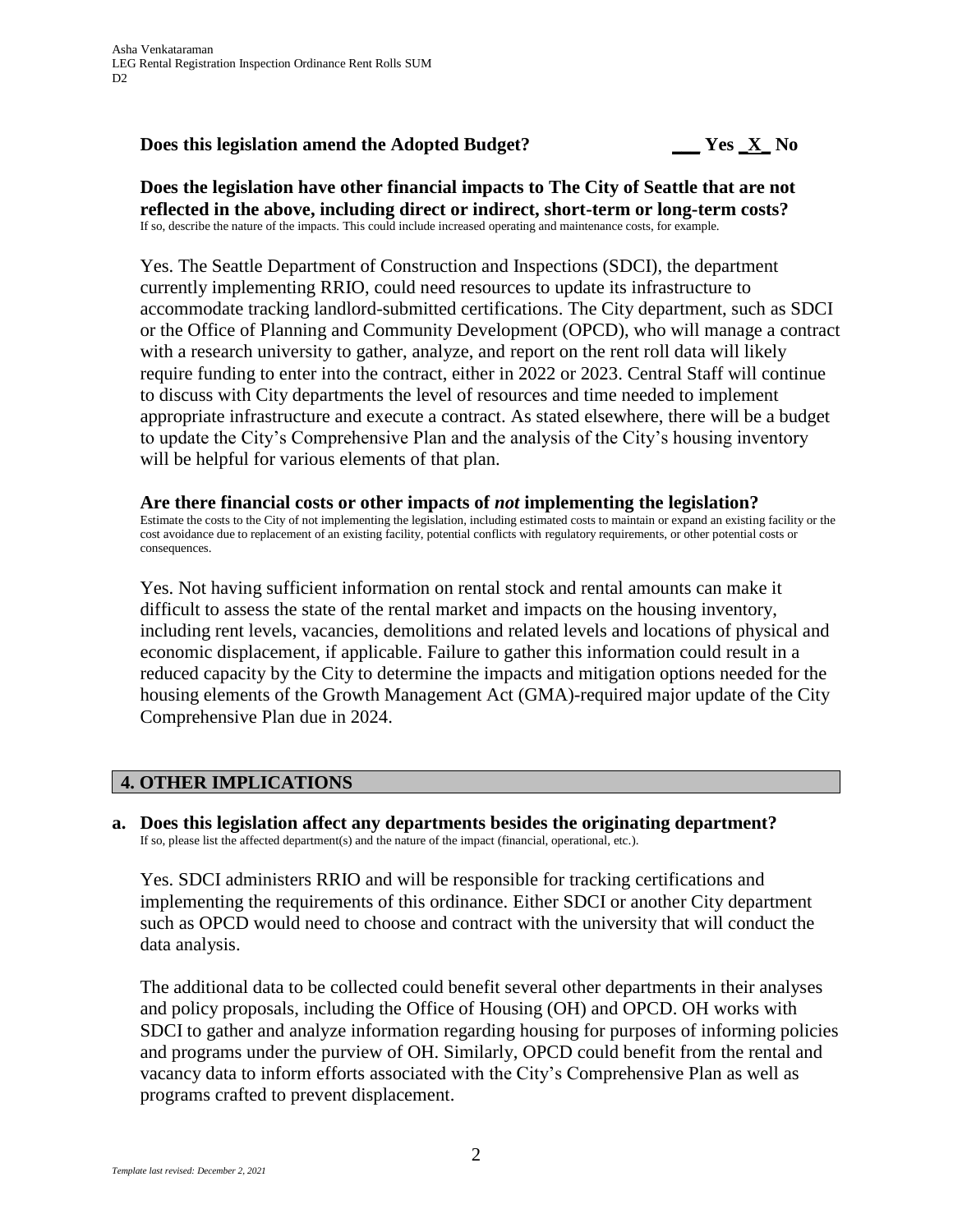Asha Venkataraman LEG Rental Registration Inspection Ordinance Rent Rolls SUM D<sub>2</sub>

#### **b. Is a public hearing required for this legislation?**

If yes, what public hearings have been held to date, and/or what public hearings are planned/required in the future? No

#### **c. Is publication of notice with** *The Daily Journal of Commerce* **and/or** *The Seattle Times* **required for this legislation?**

For example, legislation related to sale of surplus property, condemnation, or certain capital projects with private partners may require publication of notice. If you aren't sure, please check with your lawyer. If publication of notice is required, describe any steps taken to comply with that requirement.

No

#### **d. Does this legislation affect a piece of property?**

If yes, and if a map or other visual representation of the property is not already included as an exhibit or attachment to the legislation itself, then you must include a map and/or other visual representation of the property and its location as an attachment to the fiscal note. Place a note on the map attached to the fiscal note that indicates the map is intended for illustrative or informational purposes only and is not intended to modify anything in the legislation.

No

**e. Please describe any perceived implication for the principles of the Race and Social Justice Initiative. Does this legislation impact vulnerable or historically disadvantaged communities? What is the Language Access plan for any communications to the public?**

If yes, please explain how this legislation may impact vulnerable or historically disadvantaged communities. Using the racial equity toolkit is one way to help determine the legislation's impact on certain communities. If any aspect of the legislation involves communication or outreach to the public, please describe the plan for communicating with non-English speakers.

Having research and analysis using data on the City's rental housing inventory could help to address systemic racism in housing by providing information to create policy that could mitigate disparate impacts of gentrification and displacement that can be caused by economic or zoning changes. These impacts are often experienced disproportionately by Black, Indigenous, and other communities of color.

#### **f. Climate Change Implications**

**1. Emissions: Is this legislation likely to increase or decrease carbon emissions in a material way?** 

Please provide a qualitative response, considering net impacts. Are there potential carbon emissions impacts of not implementing the proposed legislation? Discuss any potential intersections of carbon emissions impacts and race and social justice impacts, if not previously described in Section 4.e. No

**2. Resiliency: Will the action(s) proposed by this legislation increase or decrease Seattle's resiliency (or ability to adapt) to climate change in a material way? If so, explain. If it is likely to decrease resiliency in a material way, describe what will or could be done to mitigate the effects.**

Describe the potential climate resiliency impacts of implementing or not implementing the proposed legislation. Discuss any potential intersections of climate resiliency and race and social justice impacts, if not previously described in Section 4e. No